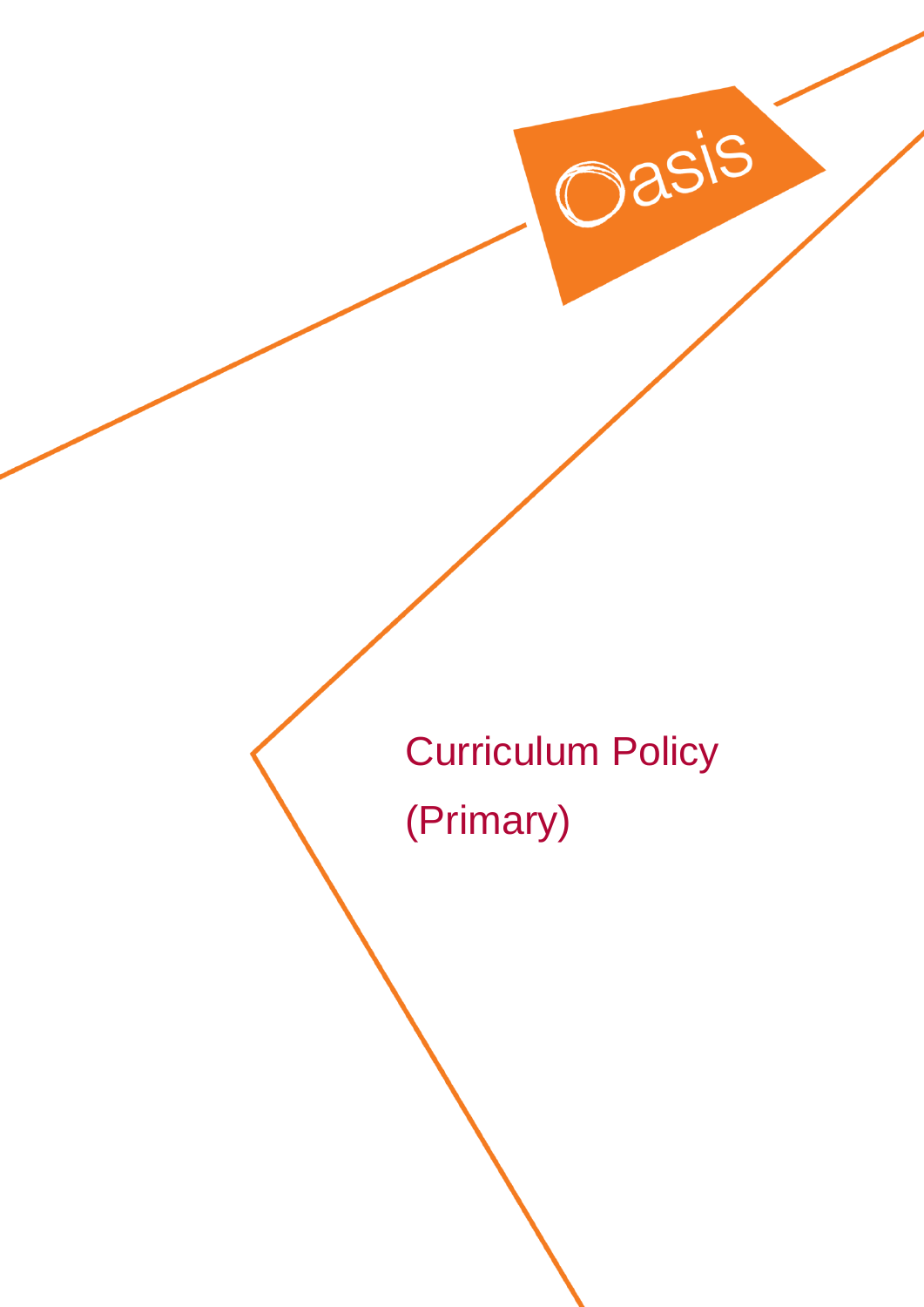

# **Curriculum Policy**

# **Introduction**

As an Academy our curriculum is shaped by the guidelines for community engagement as enshrined in relevant sections of the Oasis Education Charter, namely:

- Creating and maintaining a learning environment where students are encouraged and enabled to realise their potential;
- Pupils taking responsibility for their own learning and development, both through formal and informal learning opportunities and on-going assessment;
- Developing an organisational culture in which individuals learn from any mistakes made and where excellence and innovation are encouraged and rewarded;
- Promoting the value of a balanced, holistic lifestyle as part of each individual's overall personal development.

# **Academy vision**

Our Academy's vision is to provide 21st Century learning opportunities that will develop our young people into confident, independent, lifelong learners, who make a positive contribution and are prepared for leading a good and successful life.

Every child is entitled to a curriculum which is balanced, broad and appropriate to their current and future needs. Our curriculum also reflects the particular needs of our community at local, national and a global level. It enables every child to achieve and enjoy their education. It fosters learners' economic wellbeing, health, keeps them safe and helps them to make a positive contribution to their own learning and life, their school, local community and the world. We believe that our curriculum should be challenging, exciting, enjoyable and relevant.

### **We aim to:**

- Create a happy, stimulating, caring learning environment where risk taking and challenge is encouraged
- Awaken a love of learning that will last a lifetime and provide everyone with the skills to pursue that learning independently and collaboratively.
- Enable everyone to reach the highest standard of which they are capable, academically and in other fields such as sport, art and culture.
- Encourage all learners to develop their own interests, passions, enthusiasms, creativity and individuality.
- Help learners to understand and care about the world in which they live, and to believe in their ability and responsibility to change that world to make it better.
- Empower learners to develop a strong sense of right and wrong, good and bad, equality and justice, giving them the inner strength to act according to these values.
- Provide learners with the skills and understanding to live a healthy, successful life, physically, emotionally, economically and spiritually.
- Foster respect, tolerance and love for others, regardless of race, gender, religion or difference, within a framework of equality of opportunity and fairness.
- Help learners to appreciate human achievements and aspirations and to believe in their own potential to attain great things.
- Promote a feeling of pride and confidence in learners' identities- as individuals, as members of our school, as part of the local community and as citizens of the world.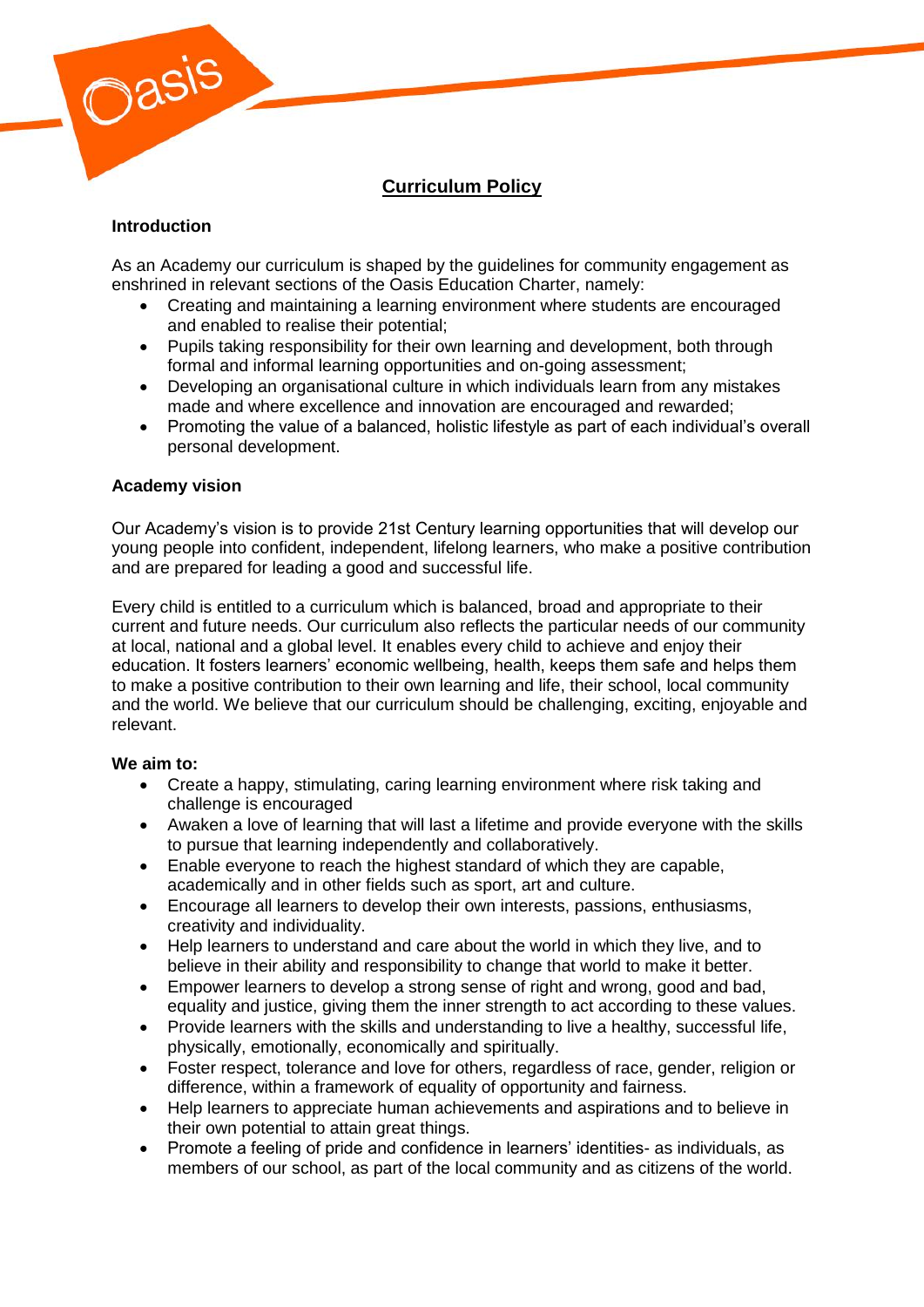Our curriculum is the means by which we vitalise these aims. By curriculum we mean all the planned activities that we organise to promote learning and personal growth as well as the extra-curricular activities we provide to enrich pupils' experiences. It also includes the 'hidden curriculum' – the values and attitudes, which the pupils learn from the way they are treated and expected to behave. Our curriculum is determined by:

- 1. The aims and values of our school
- 2. National and legal requirements
- 3. The needs, priorities and interests of our community at local, national and global levels, now and in the future

# **Objectives**

Oasis

To realise our aims our curriculum must:

- 1. Provide all pupils with equal access to a rich, broad, balanced and differentiated curriculum matched well to their ages, abilities, interests, aptitudes and special needs.
- 2. Increase pupils' knowledge, skills and understanding as they grow and strengthen their connections with the world around them. These knowledge, skills and understanding are subject specific (e.g. historical skills) and generic such as key skills.
- 3. Be carefully planned and structured to ensure that learning is progressive, continuous and that all pupils make good progress in their development of their learning. It must be founded on high expectations of our pupils.
- 4. Offer opportunities for pupils to drive their own learning and that of others.
- 5. Engage pupils' interest by offering first-hand experiences and embedding learning by applying it in real life contexts.
- 6. Provide opportunities for pupils to cooperate and collaborate, to learn from and teach others, including peers, other members of the school, representatives from their own and other communities and experts.
- 7. Foster creativity and originality and respect for this in others
- 8. Provide occasions for pupils to develop and challenge their own thinking and that of others.
- 9. Make overt, explicit references to the values we aim to develop and give pupils the chance to consider ethics and relationships.
- 10. Provide learners with problems to solve, so that they develop self-help strategies, resilience and perseverance.
- 11. Open pupils' eyes to awe and wonder and cause them to marvel and love the incredible world in which they live.

Additionally our curriculum must pay particular attention to the most significant needs of our local community. These needs may include:

- Developing skills, understanding, confidence and enthusiasm in enterprise
- Encouraging community cohesion promoting respect and understanding of diversity and commonality within the local community.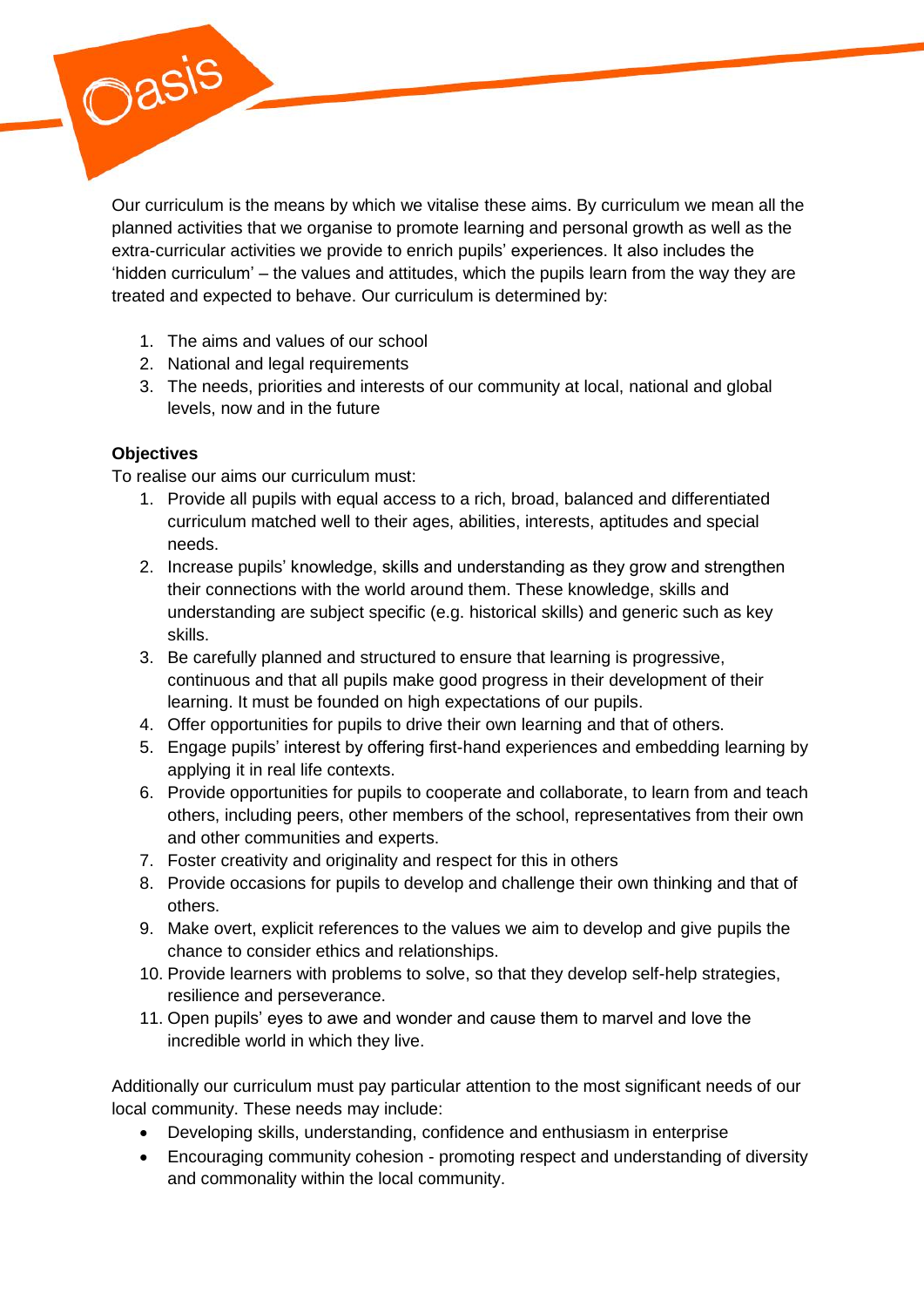- A strong mastery of English and communication skills
- Excellent mathematical skills
- Proficient ICT skills, together with an awareness of personal safety and responsibility linked to the use of modern ICT
- A caring attitude for the environment now and in the future

# **Organisation and Strategies**

Oasis

- 1. The long term curriculum overview for the Academy gives a broad outline of the skills taught in each year group, the progression and continuity between these and the contexts in which they will be learnt. These have been selected to provide opportunities to develop our wider priorities such as community cohesion, sustainability and enterprise.
- 2. The knowledge, skills and understanding to be developed in each year group is laid out in medium term cross curricular context plans (incorporating the requirements of the prescribed/recommended Primary Curriculum). Key knowledge is identified as umbrella enquiry questions, allowing pupils space to follow up their own ideas. Development of literacy and numeracy skills is embedded across the plans, but where necessary taught discretely to ensure the required depth of skills and knowledge is gained.
- 3. Each medium term plan should identify
	- the key values underpinning that specific area of learning
	- the primary skills and knowledge to be developed
	- enterprise elements
	- provision for AGT and SEN
	- assessments
- 4. Class teachers are responsible for incorporating this medium term planning into short term weekly planning. This sets out clear learning objectives and success criteria. It identifies the key skills and knowledge underpinning the learning. It shows differentiation, key questions and vocabulary, and the deployment of resources (including TAs). It includes assessment opportunities and evaluation.
- 5. Cross curricular links are made between subjects, areas of learning and themes including personal development and ICT wherever possible. All subject areas are considered important and are planned for during termly learning. However time for different subject areas may be blocked to encourage more in-depth, concentrated learning. More time may be spent on developing the priorities for our community. (see above)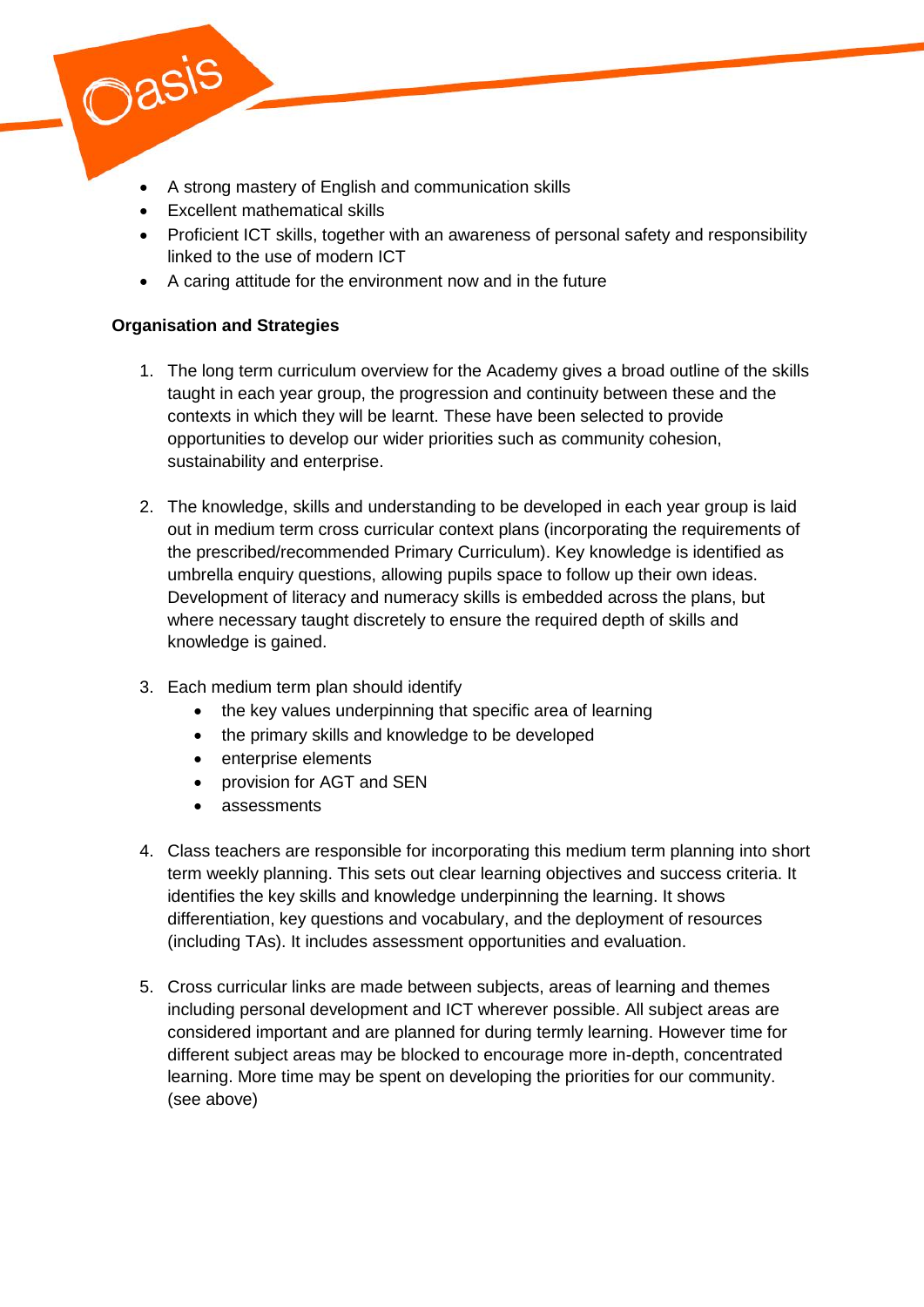- 6. Opportunities are taken to enliven the curriculum through: educational visits into and out of school; involvement of parents, visitors, artists, experts; the use of the school grounds, the locality and wider environment.
- 7. Regular home learning is set to encourage learning to continue at home. This may take the form of short activities or longer term projects.
- 8. An extensive range of high quality resources including ICT is used to underpin the curriculum
- 9. The curriculum is designed to provide access and opportunity for all pupils, including those with SEN. If necessary it may be adapted to meet the needs of individuals by working in partnership with parents and other agencies.
- 10. In the Early Years Foundation Stage learning opportunities are planned so that pupils have continuous access to all areas of learning. Staff plan focussed individual and group learning activities in all areas to meet the needs of individuals and to progress across all the Early Learning Goals. Learning is planned within ½ termly contexts for learning. Assessment is continuous and significant evidence is recorded in pupils's learning journals.

#### **Responsibilities**

Oasis

The Academy Leadership Team has ultimate responsibility for the development of the curriculum and producing and reviewing the long and medium term plans. It is their responsibility to monitor its implementation and effectiveness, including in terms of pupil progress and to implement a curriculum action plan.

Subject leaders are responsible for monitoring, evaluating and resourcing their areas of learning. This includes drawing up and implementing an action plan. They keep up to date with developments in their area and share these with other members of staff, advising them on issues concerning their subject. They monitor the achievements of pupils in their area of responsibility and keep evidence of standards achieved.

Class teachers ensure that the curriculum is taught and that all pupils in their class make progress in the acquiring knowledge, skills and understanding in all aspects of learning.

Academy Councillors monitor and review the curriculum, policy and outcomes.

#### **Outcomes**

Pupils' work and achievement across curriculum contexts for learning is celebrated in displays that enable others to recognise their learning and contribute positively to the ethos of the school. Learning walls and displays show pupils the progress and learning that is expected in a context and reflect their own interests. Samples and accounts of pupils' learning show that all progress academically, socially, spiritually, morally and physically and